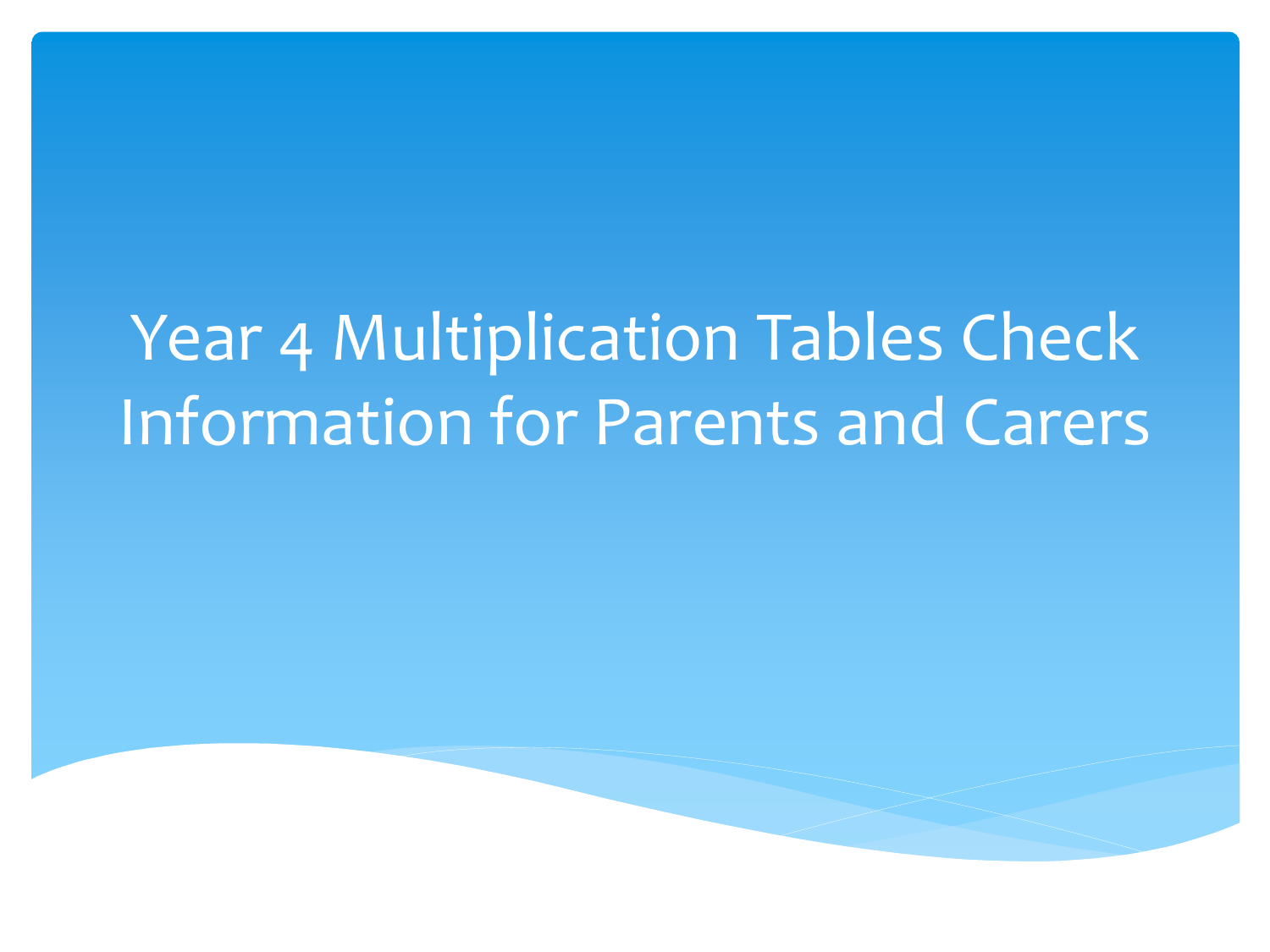### **What is the purpose of the multiplication tables check?**

- To determine whether year 4 pupils can fluently recall their multiplication tables.
- To help schools to identify pupils who require additional support.
- There is no 'pass' rate or threshold.
- The DfE will create a report on overall results across all schools in England to measure improvements.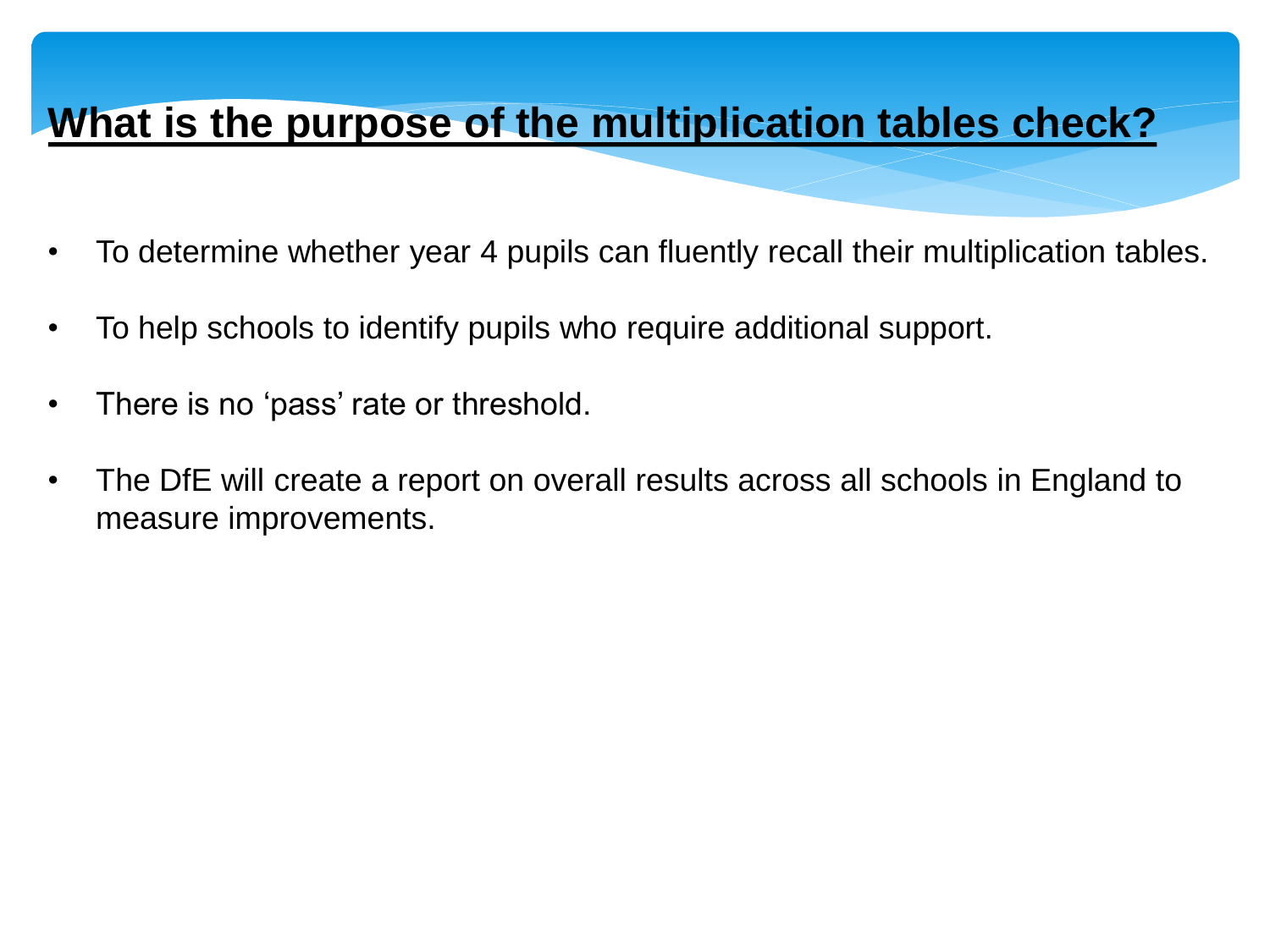### **When the multiplication tables check will be carried out**

- There will be **3-week window in June** for the administration of the check.
- There is **no set day** to administer the check.
- Children are not expected to take the check at the same time.
- All eligible<sup>\*</sup> year 4 pupils England will be required to take the check.

*\*If a pupil is not entered for the check, the school should inform the pupil's parents.*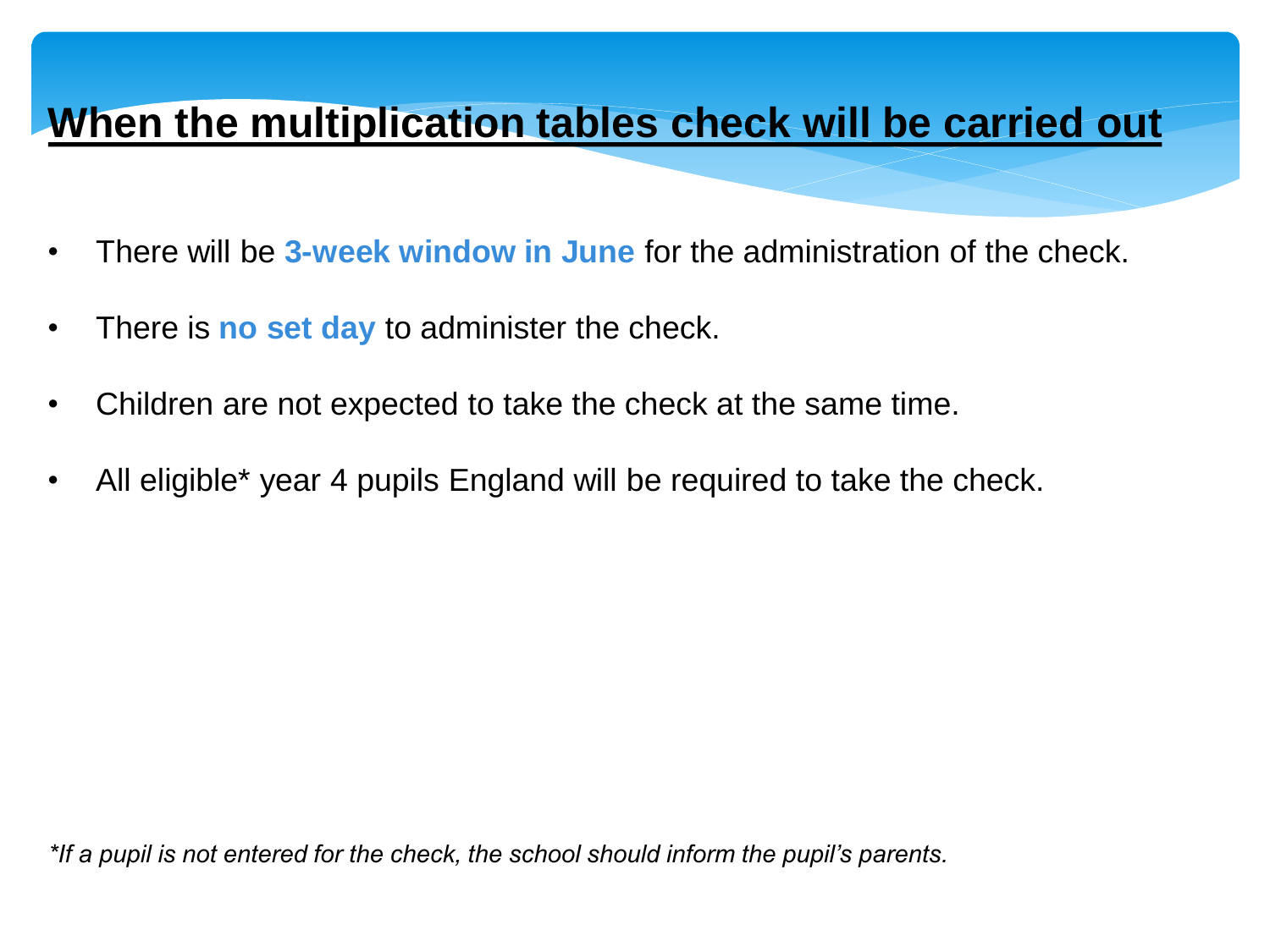### **How the multiplication tables check is carried out**

- The check will be **fully digital** and take place on screen.
- Children will be able to use laptops, desktops and tablets.
- Answers will be entered using a keyboard or by pressing digits using a mouse or touchscreen using an on-screen number pad.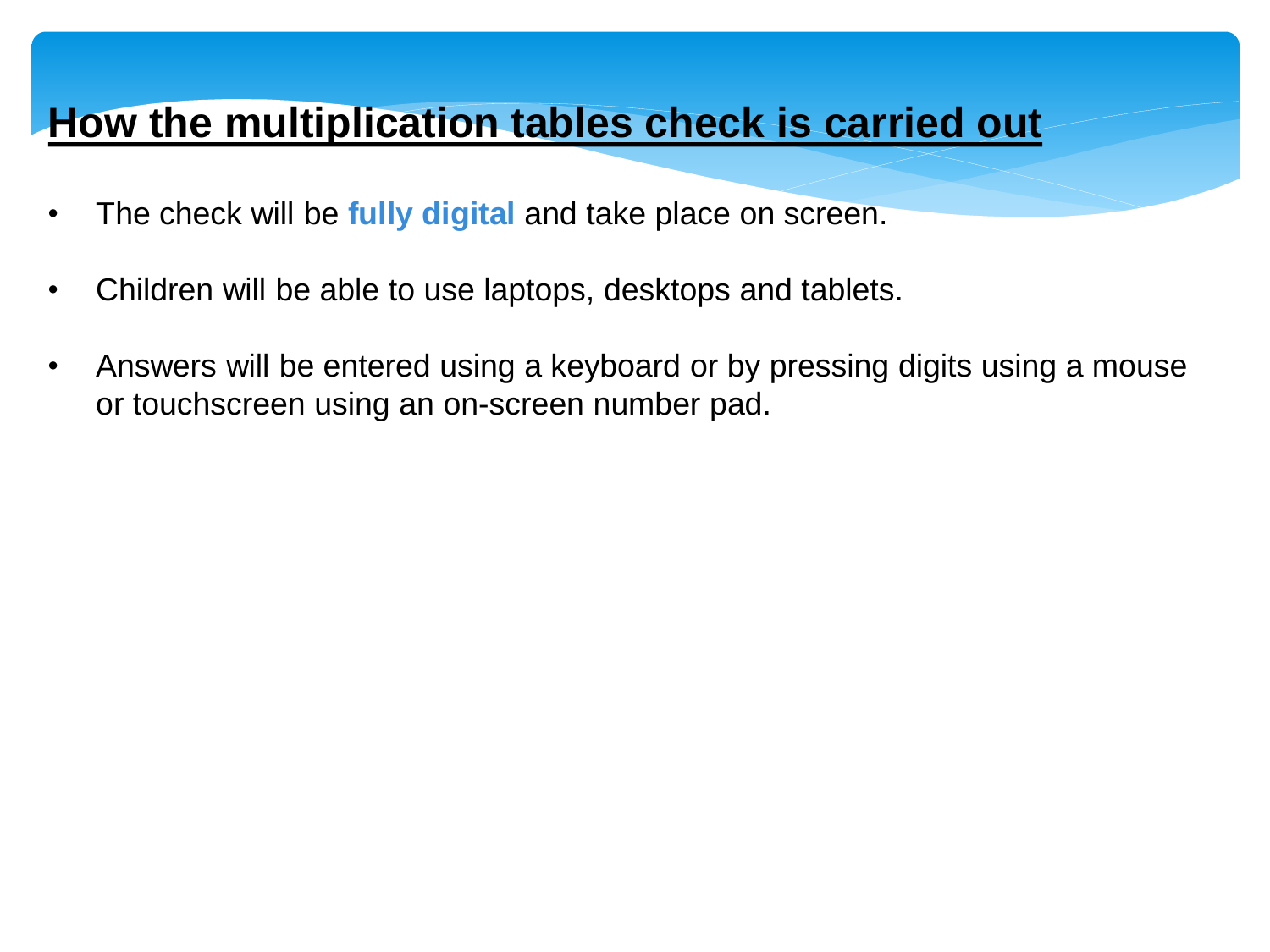### **How the multiplication tables check is carried out**

- Under standard administration\* the multiplication check will take **less than 5 minutes per pupil**.
- Children will get **6 seconds** from the time the question appears to input their answer.
- There will be **25 questions** with a 3 second pause in-between questions.

*\*Some pupils will be eligible for specific arrangements.*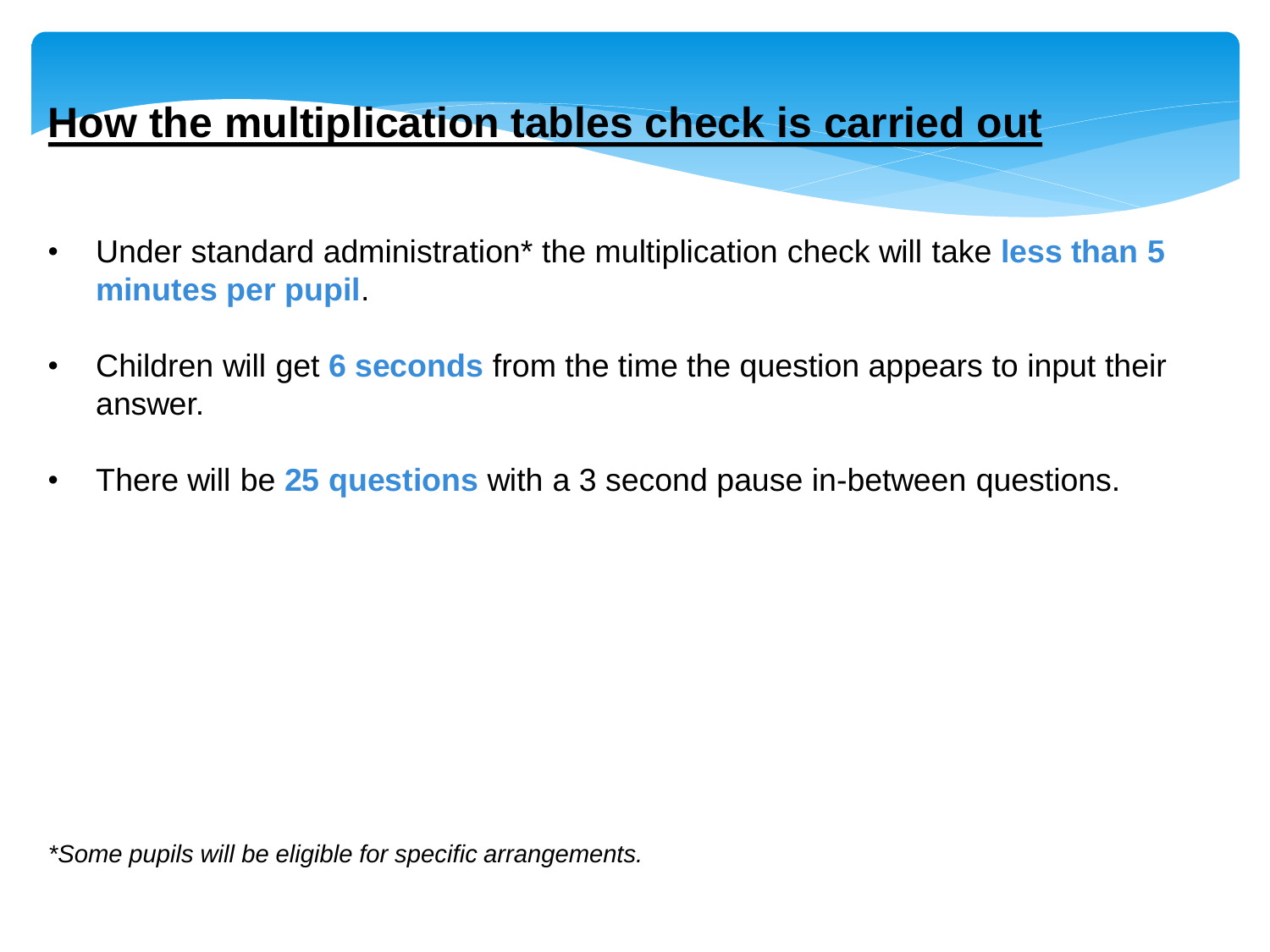### **Specific arrangements for multiplication tables check**

Children with additional needs, who have similar provision in their day-to-day learning at school, may be allotted specific arrangements, including:

- Colour contrast;
- Font size adjustment;
- 'Next' button (alternative to 3-second pause);
- Removing on-screen number pad;
- An adult to input answers;
- Question reader;
- Audible time alert.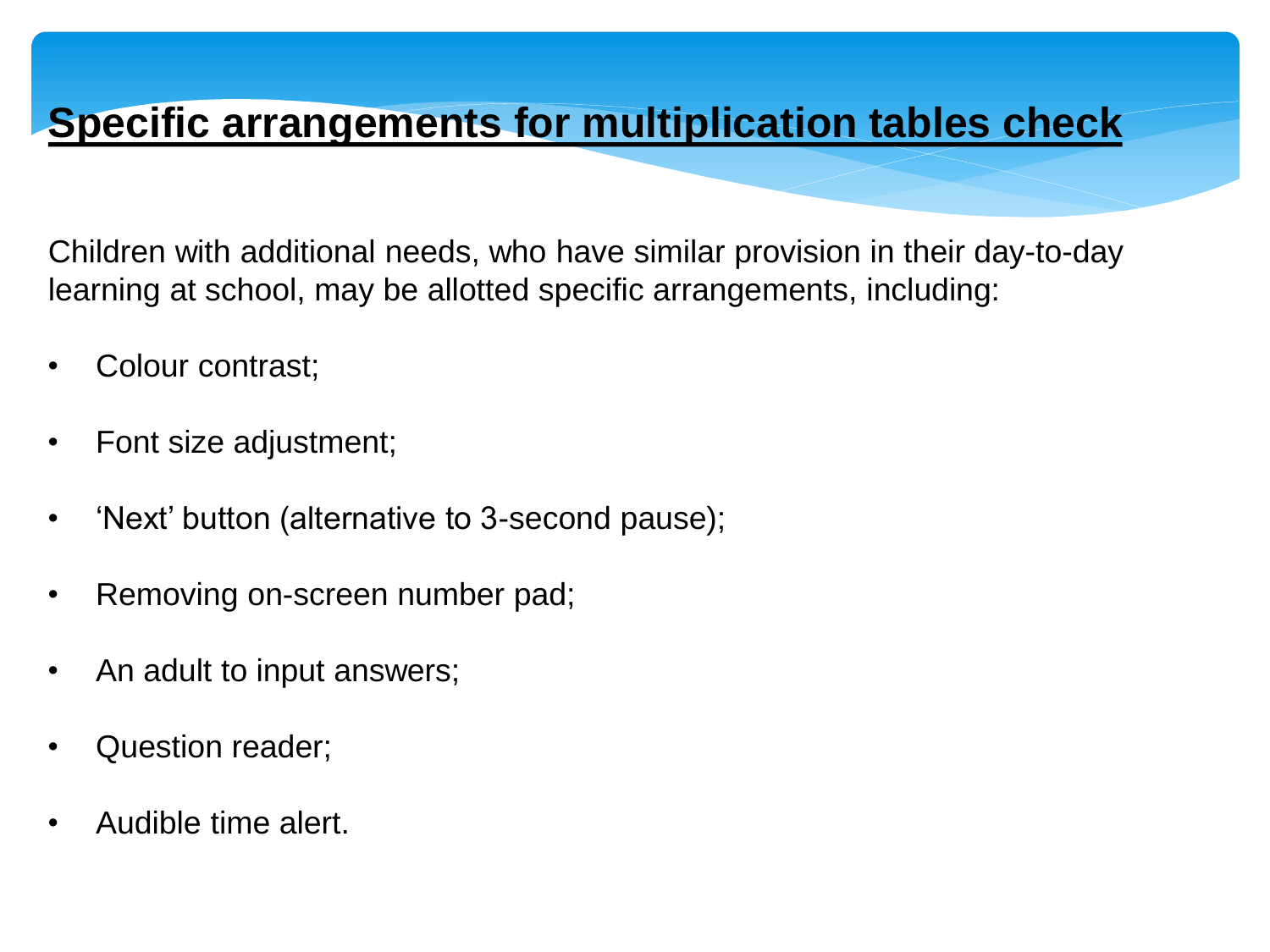### **The questions**

- Each pupil will be **randomly assigned** a set of questions.
- There will be repeated questions across different checks each year, but no more than 30% of questions will be repeated in any two checks.
- Children will **only face multiplication statements** in the check (not related division facts).
- Pupils will not see their individual results when they complete the check.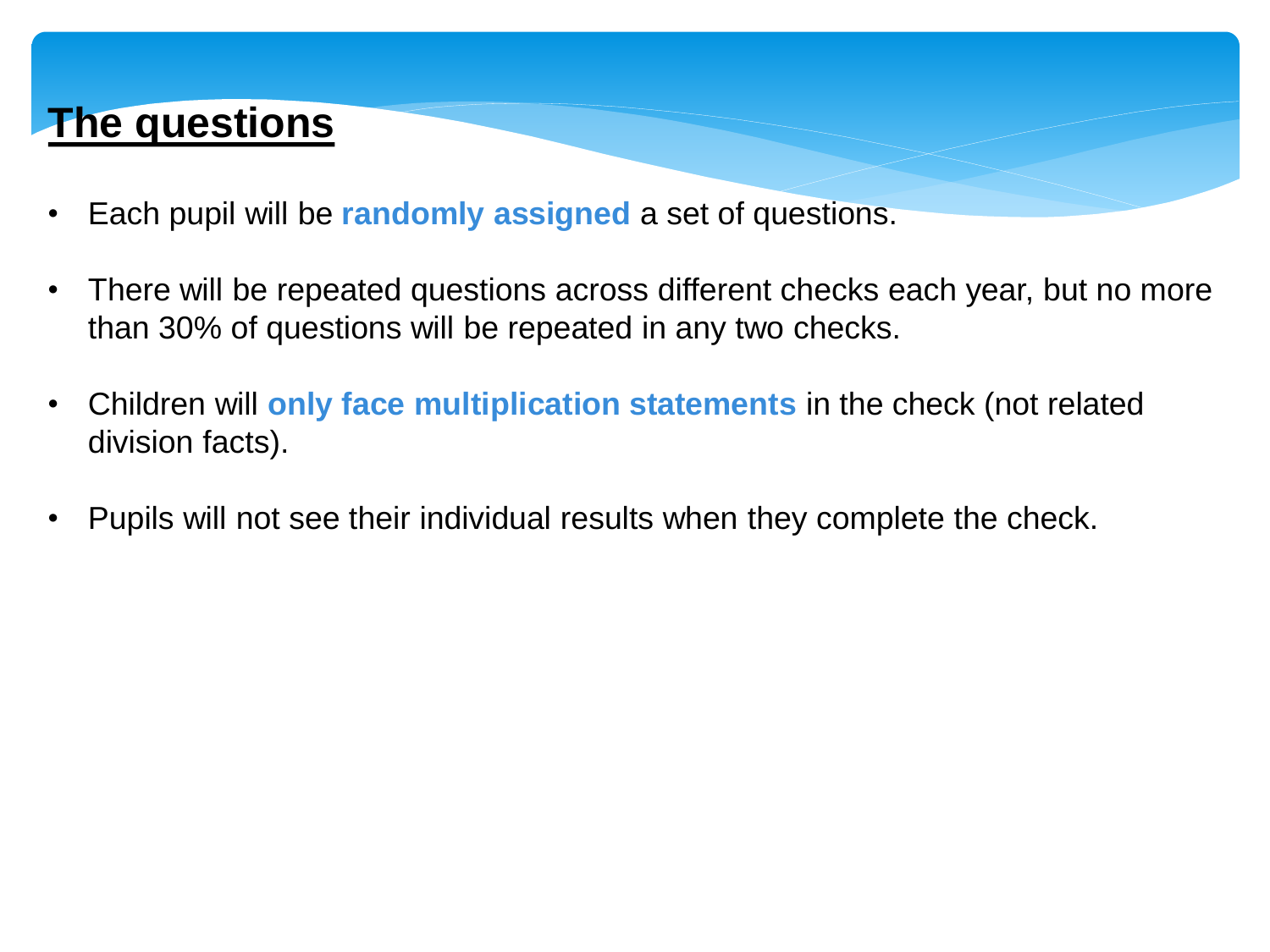### **During the check**

- There will always be questions from the 3, 4, 5, 6, 7, 8, 9, 11 and 12 multiplication tables in each check.
- There will be no questions from the 1 times table (i.e 1 x 8 or 8 x 1).
- The 6, 7, 8, 9 and 12 times tables are more likely to be asked.
- There will only be a maximum of 7 questions from the 2, 5 and 10 times tables.
- Reversal of questions will not feature in the same check.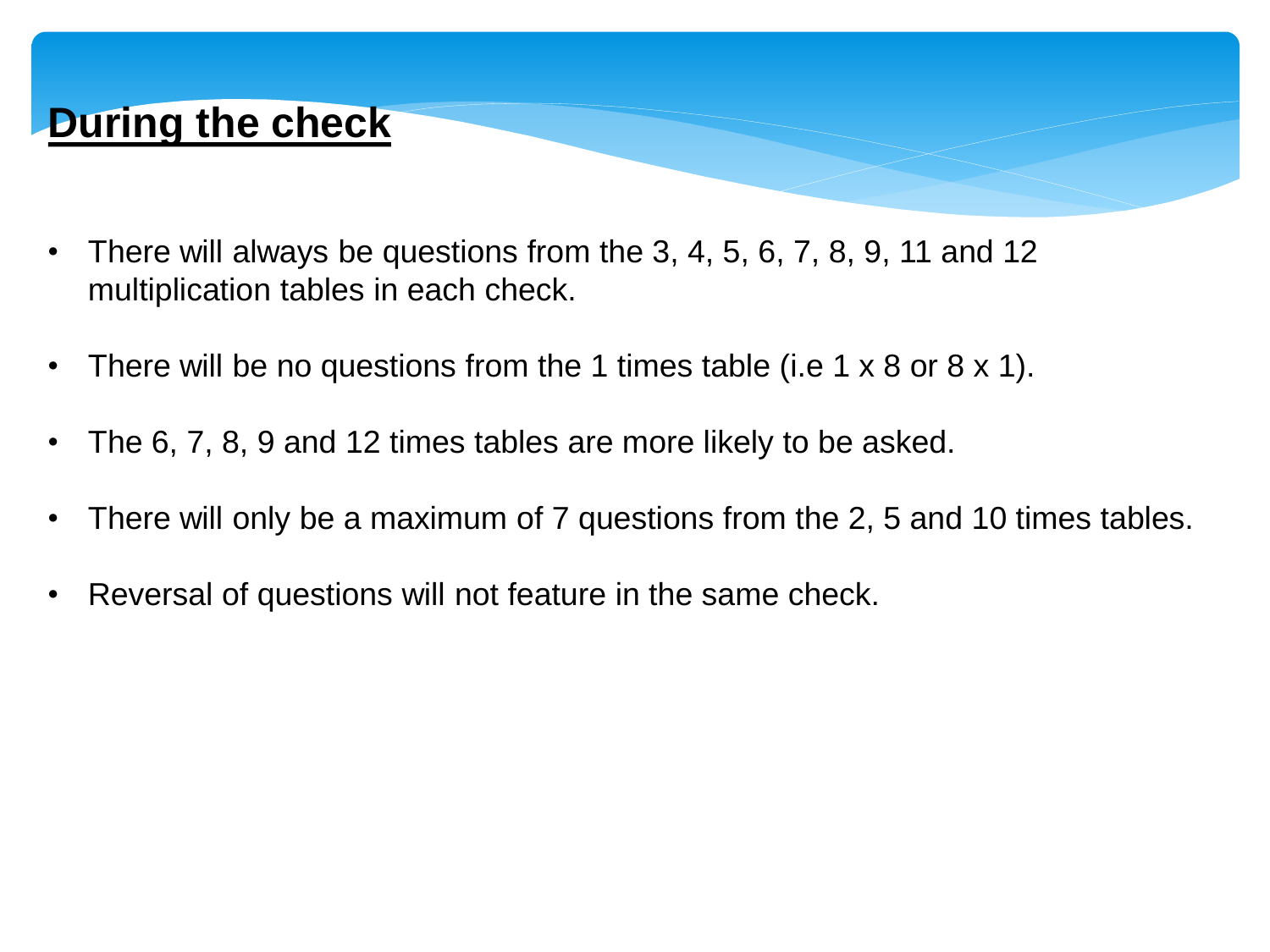The following 11 multiplication questions are more likely to be asked:

- 6 x 6, 6 x 7, 6 x 8, 6 x 9, 6 x 12
- $7 \times 8, 7 \times 9, 7 \times 12$
- 8 x 9, 8 x 12
- $12 \times 12$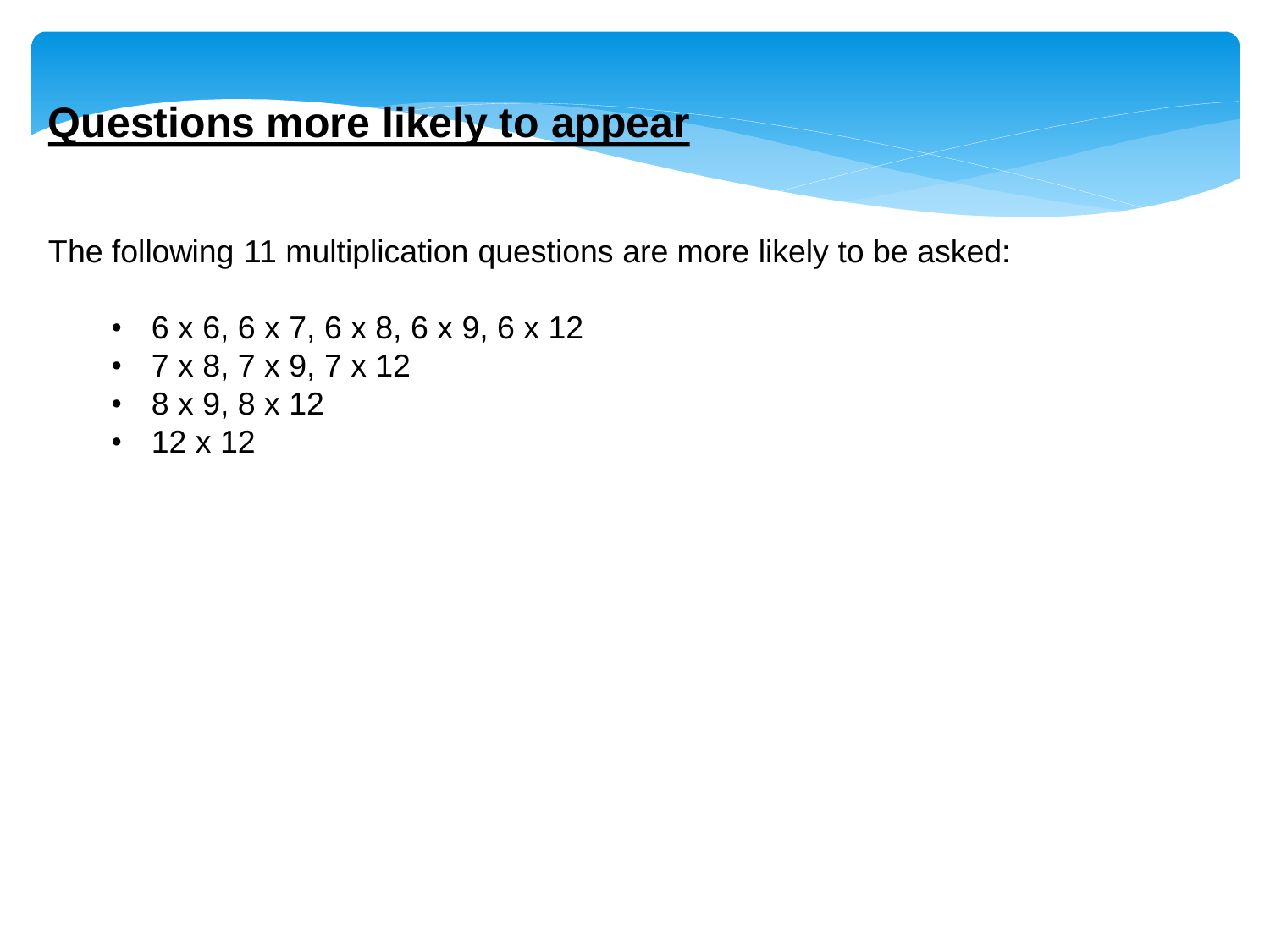### **Before the check**

Children can practise before taking the check

• There will be a 'try it out' area the children can use to become familiar with the timings and layout of the check.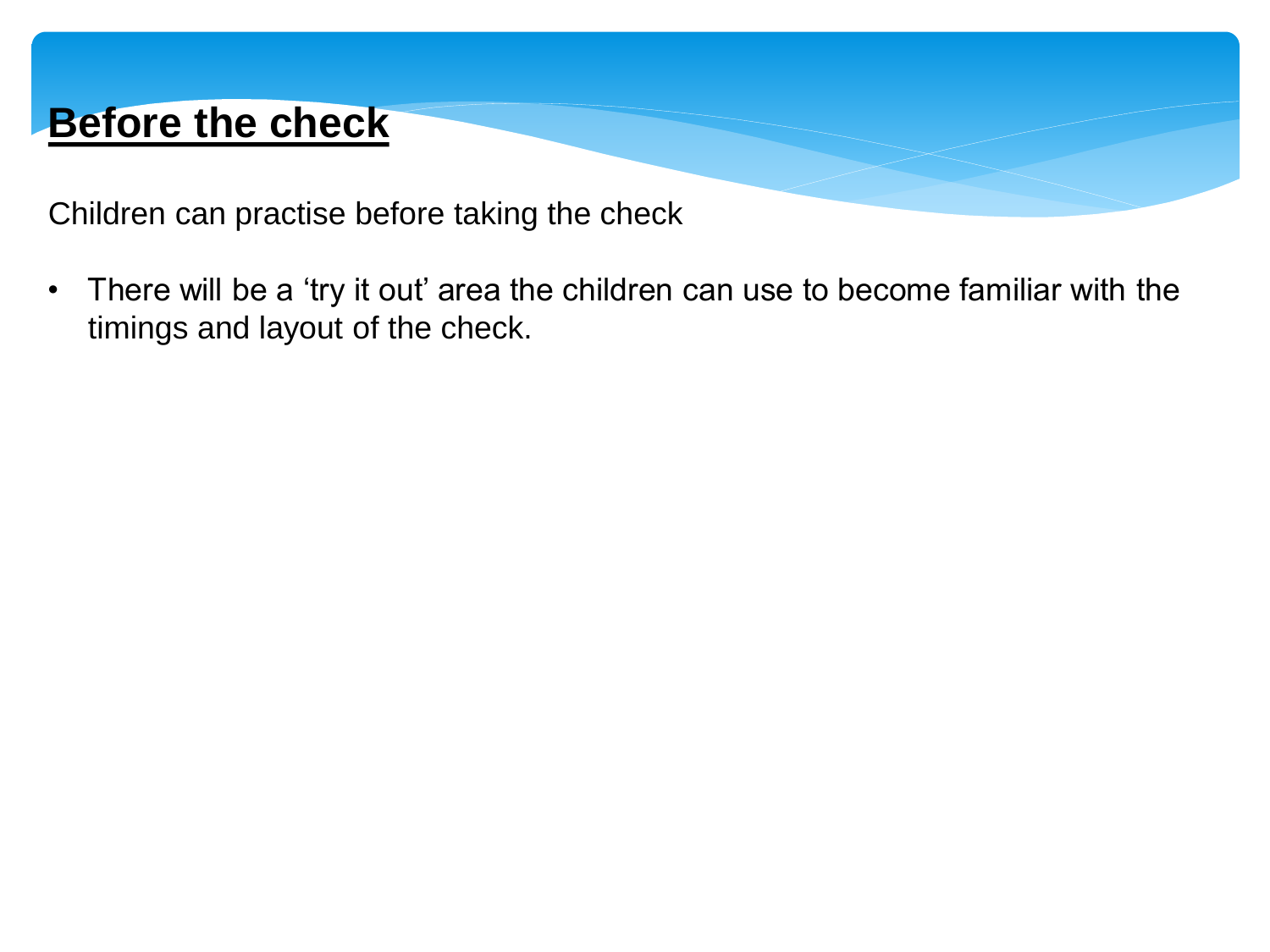# **How the school teaches times tables so pupils learn**

### **instant recall**

#### **Teaching times tables facts first:**

- Counting and looking for patterns
- Repeated addition
- Multiplication is commutative
- Multiplication is the inverse of division
- Number families

#### **Use of different representations**

- Concrete manipulatives such as counters or multilink cubes
- Pictorial representations such as arrays

#### **Online resources**

- Times Tables Rock Stars
- **BBC Super movers**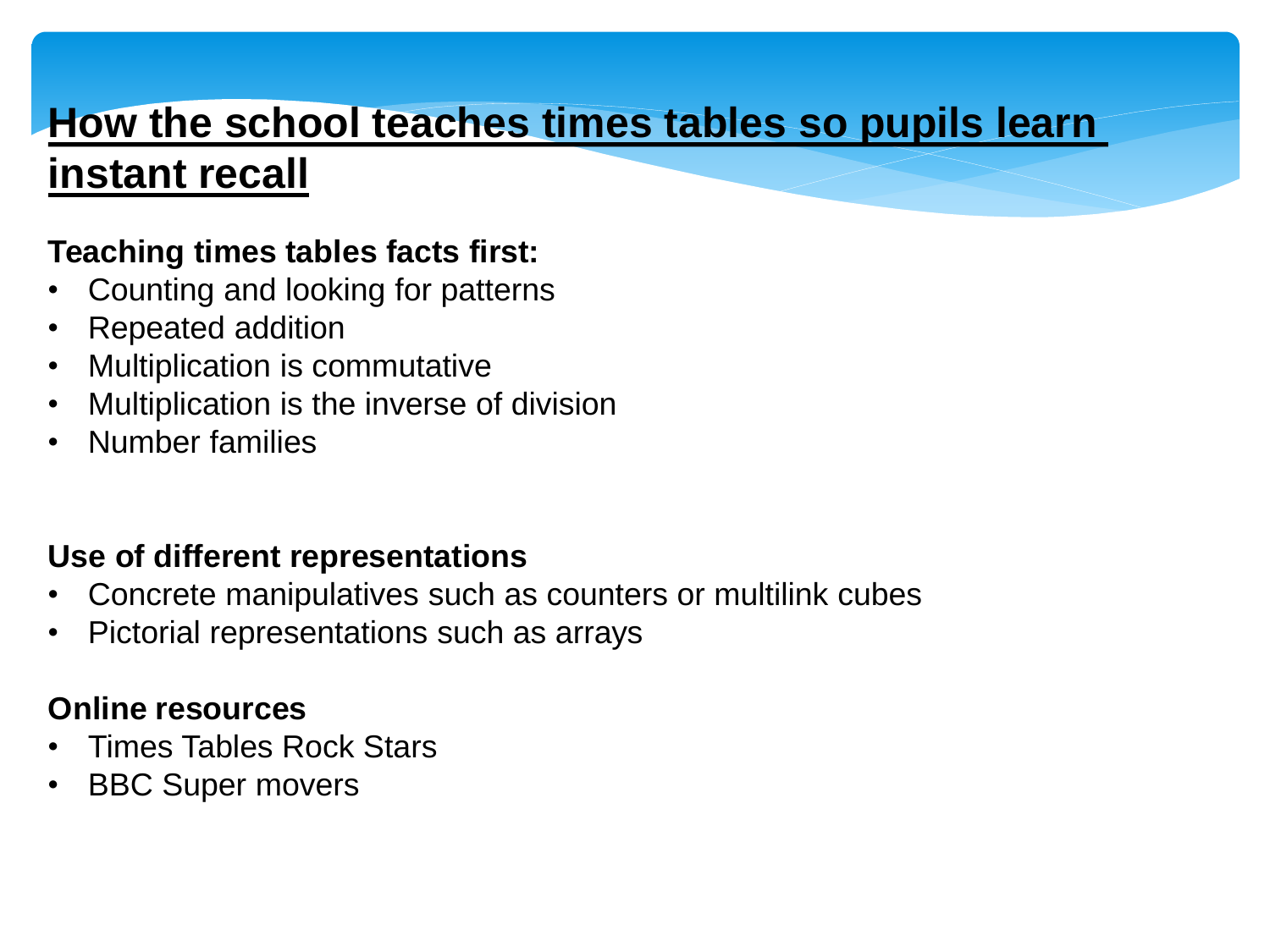## **Counting and looking for patterns**

Counting in 2s 2, 4, 6, 8, 10…

- Ensure children have a strong understanding of counting in groups first.
- When children are secure with counting, they can then look for patterns.

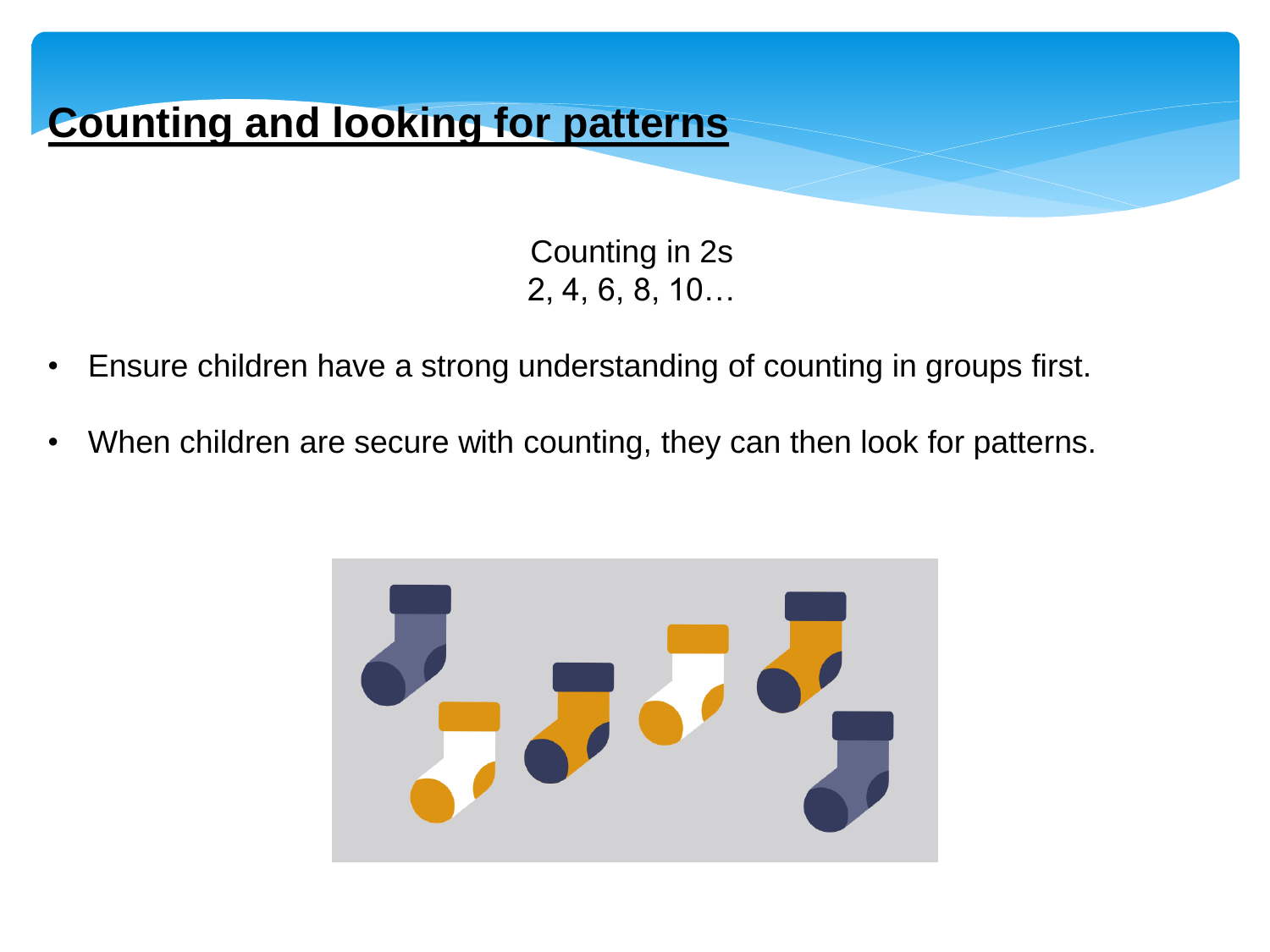

Knowing that  $2 \times 4$  is the same as  $2 + 2 + 2 + 2$ 



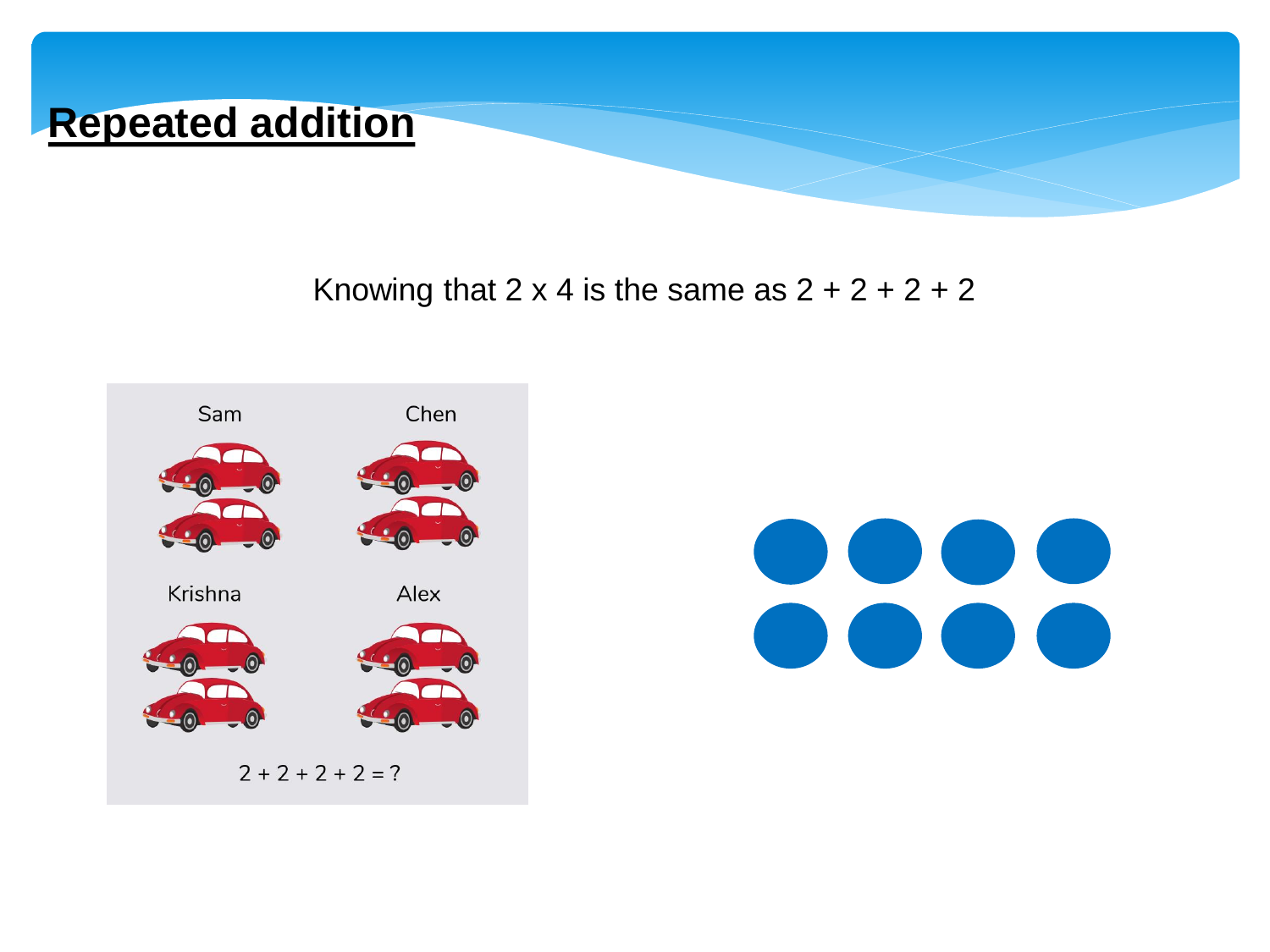

3 x 2 is the same as 2 x 3.

Children need to understand that multiplication can be completed in any order to produce the same answer. Sometimes this link needs to be made explicit.

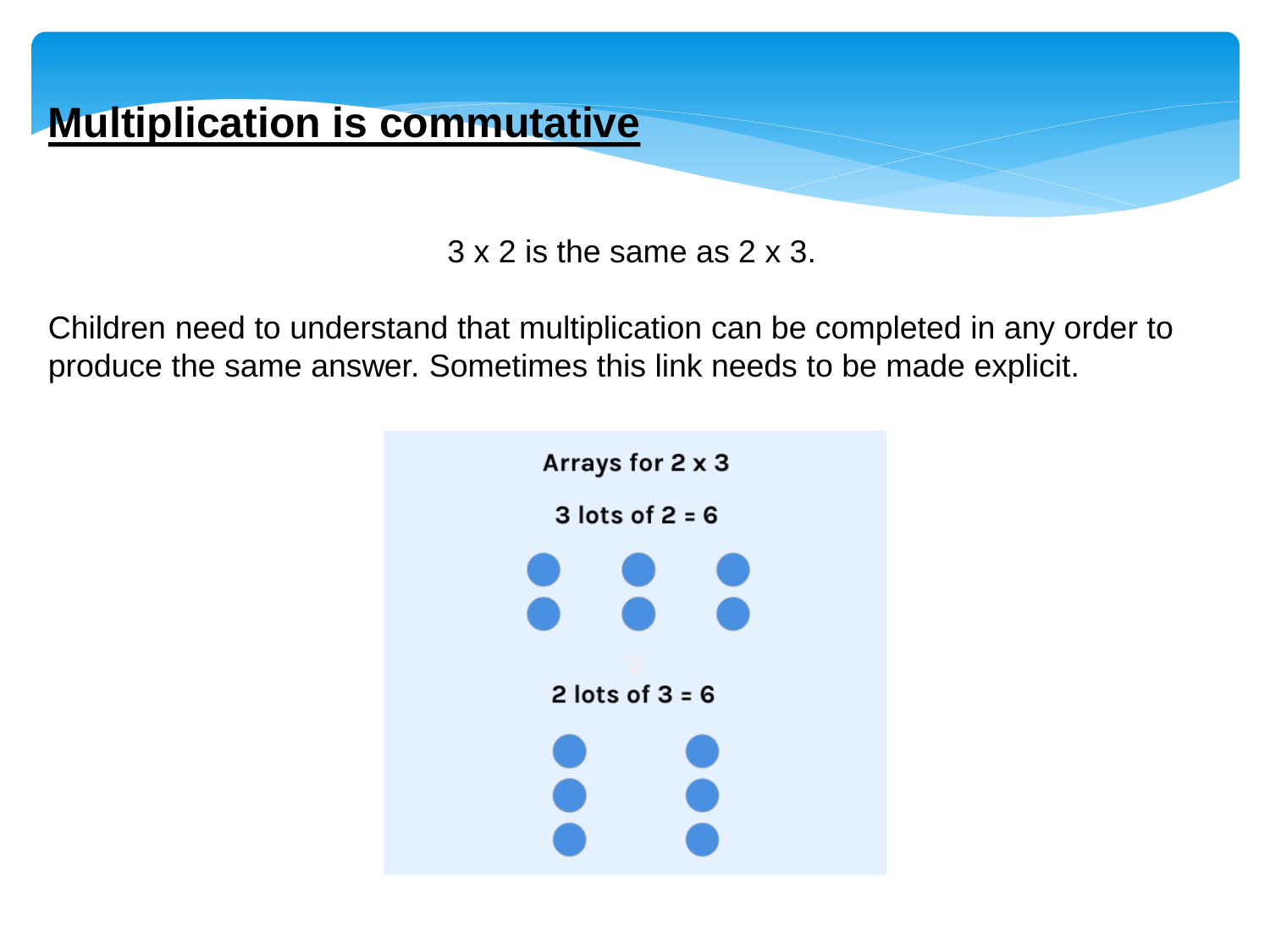$20 \div 5 = 4$  can be worked out because  $5 \times 4 = 20$ .

Using pictorial representations (such as arrays) is useful here for children to see the link between multiplication and division.

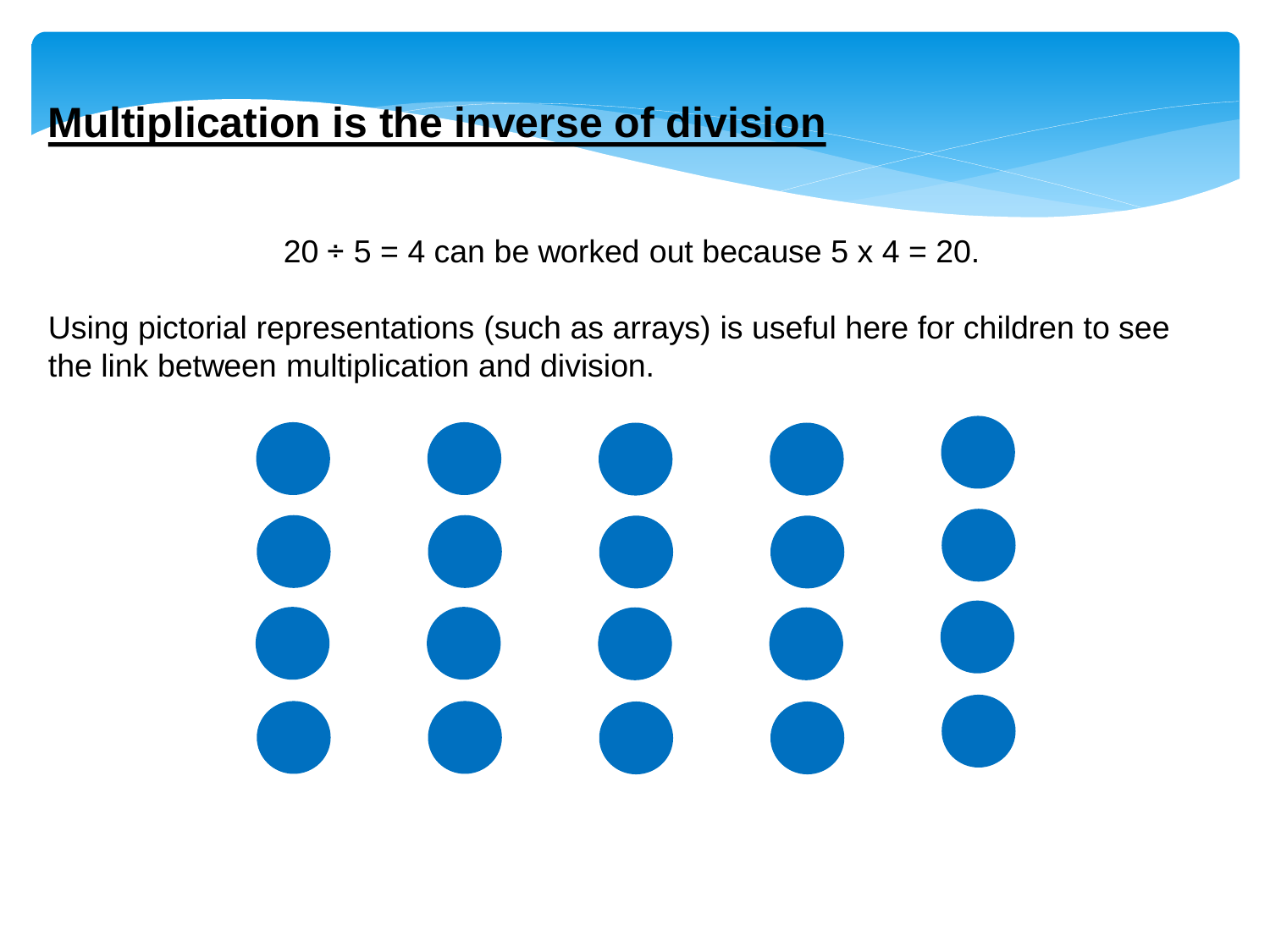

#### $4 \times 5 = 20, 5 \times 4 = 20, 20 \div 5 = 4, 20 \div 4 = 5$

Due to their commutative understanding, children should also be able to see whole number families. For many children this will need to be pointed out and discussed.

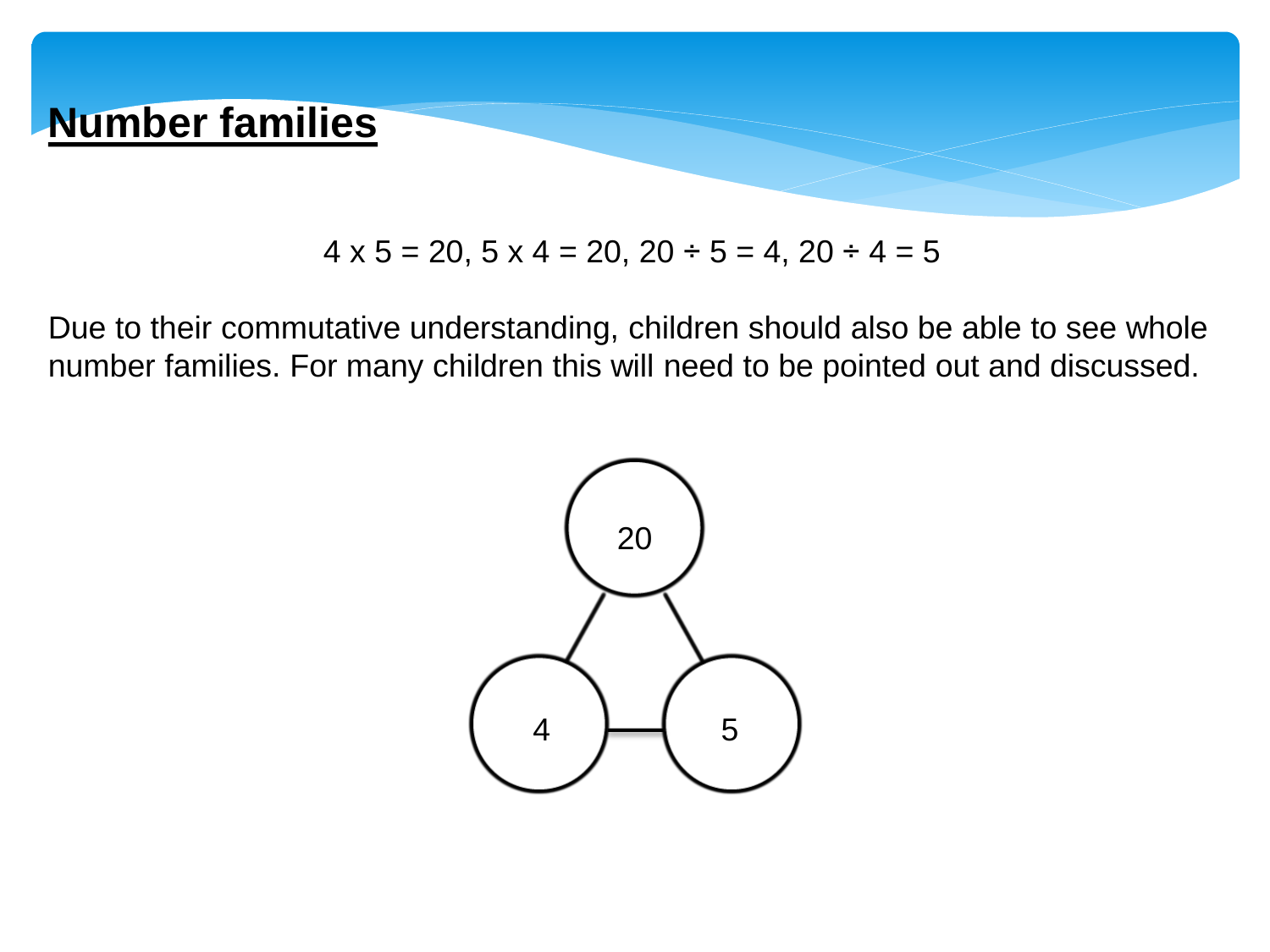

 $7 \times 12 = ?$ 

 $I$  know  $7 \times 11 = 77$ Therefore,  $77 + 7 = 84$ 

By using known facts from 'easier' times tables, children should be able to find answers with increasing speed.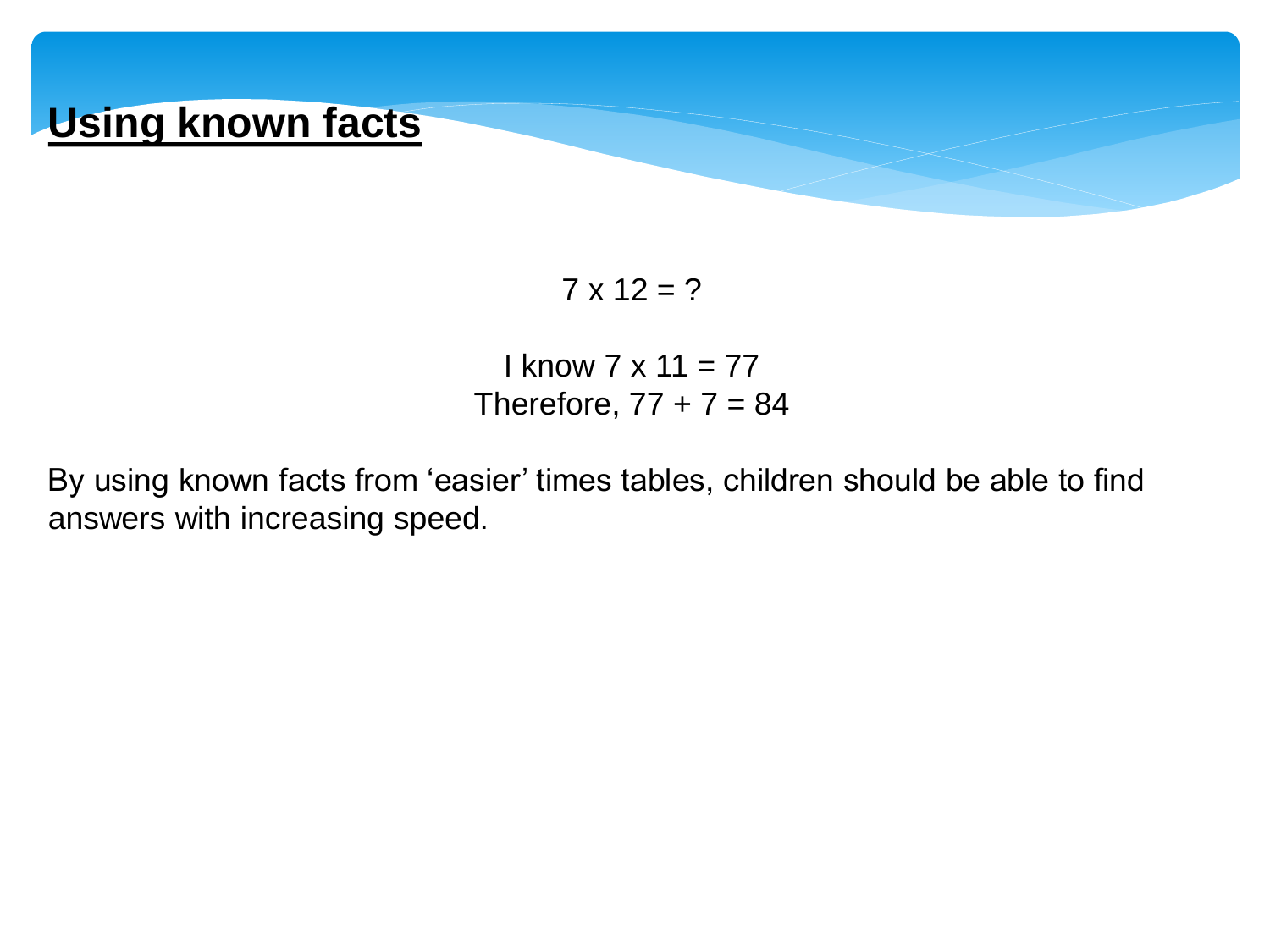### **How can I support my child in preparing for their multiplication tables check?**

Firstly, a positive attitude goes a long way – so as much encouragement and support as possible (but we don't need to tell you that)!

#### Some further tips:

- Make times tables fun:
	- Climb stairs counting in multiples
	- Play verbal times tables games
	- Listen to and learn times tables songs
	- Take it in turns to say different times tables in funny voices (i.e. say  $2 \times 3 = 6$  in a lion's voice)
	- Play online maths games
- Talk directly to your child's class teacher if you have any worries (try not to worry your child);
- Encourage your child to talk to you, their teacher, or another adult they trust, if they express persisting anxieties about the check. Remember that a small amount of anxiety is normal and not harmful.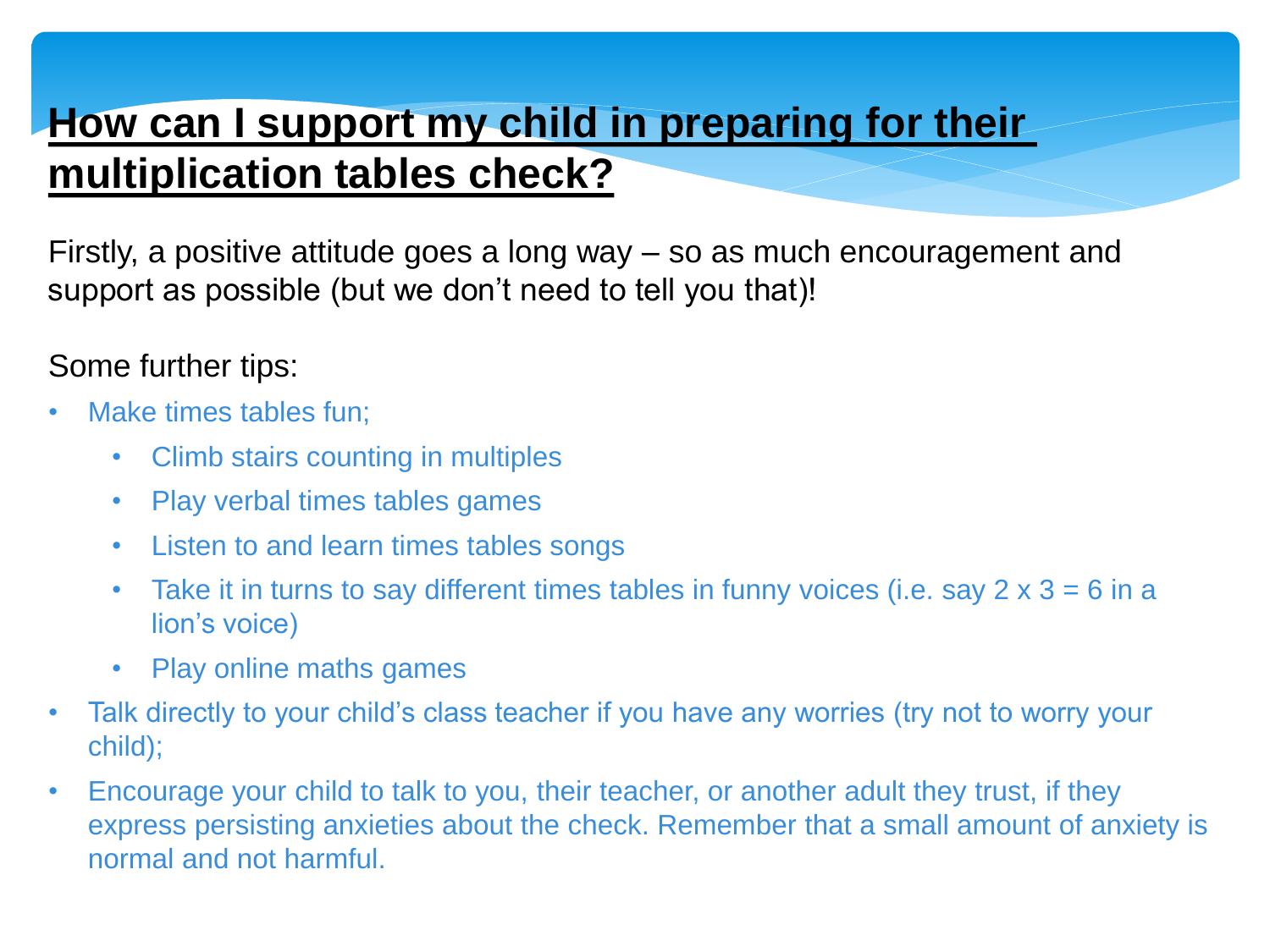### **Times Tables Rockstars**





<https://ttrockstars.com/>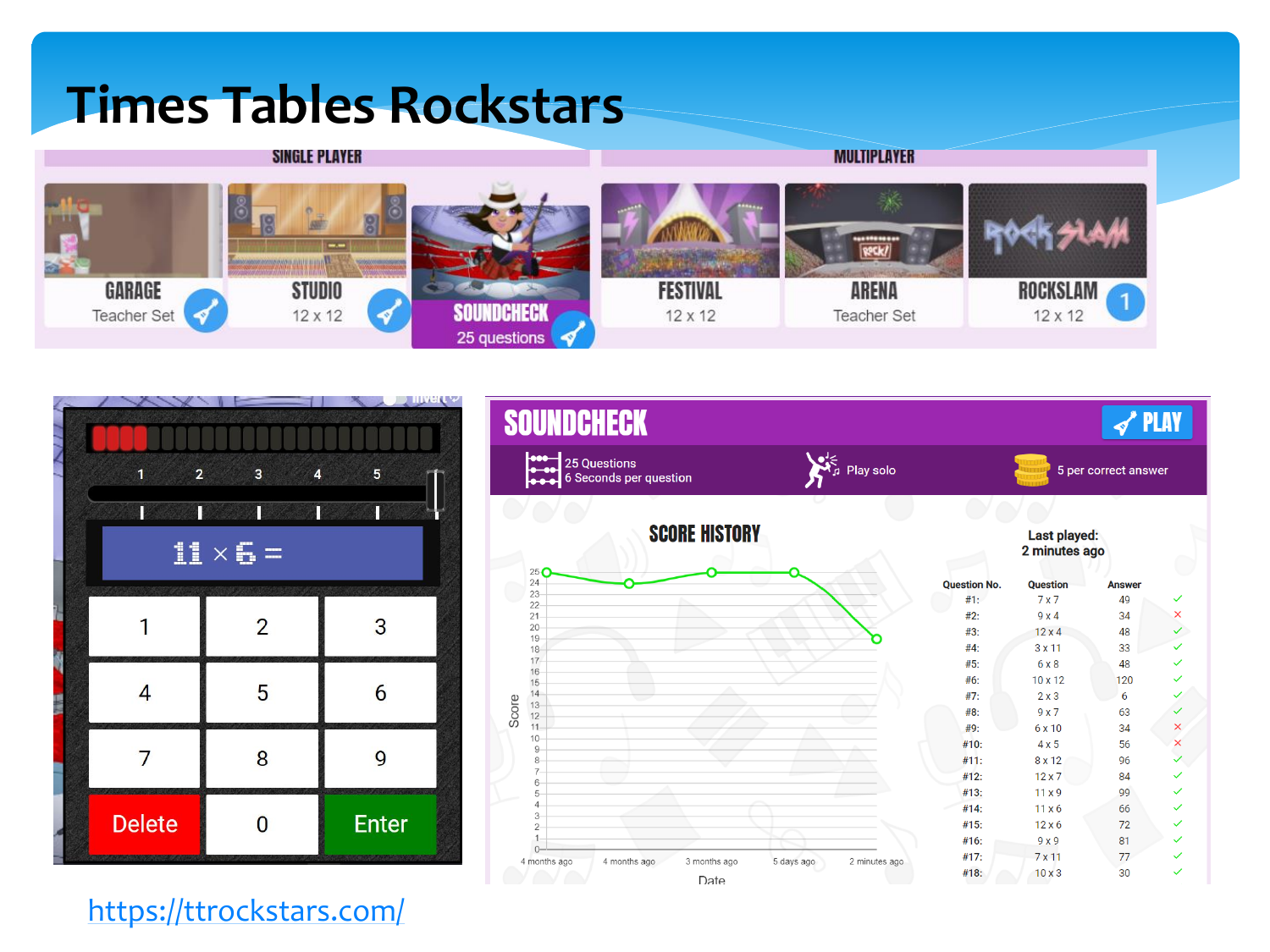

[https://www.bbc.co.uk/teach/supermovers/k](https://www.bbc.co.uk/teach/supermovers/ks2-maths-the-8-times-table-with-filbert-fox/z4mrhbk) [s2-maths-the-8-times-table-with-filbert](https://www.bbc.co.uk/teach/supermovers/ks2-maths-the-8-times-table-with-filbert-fox/z4mrhbk)[fox/z4mrhbk](https://www.bbc.co.uk/teach/supermovers/ks2-maths-the-8-times-table-with-filbert-fox/z4mrhbk)